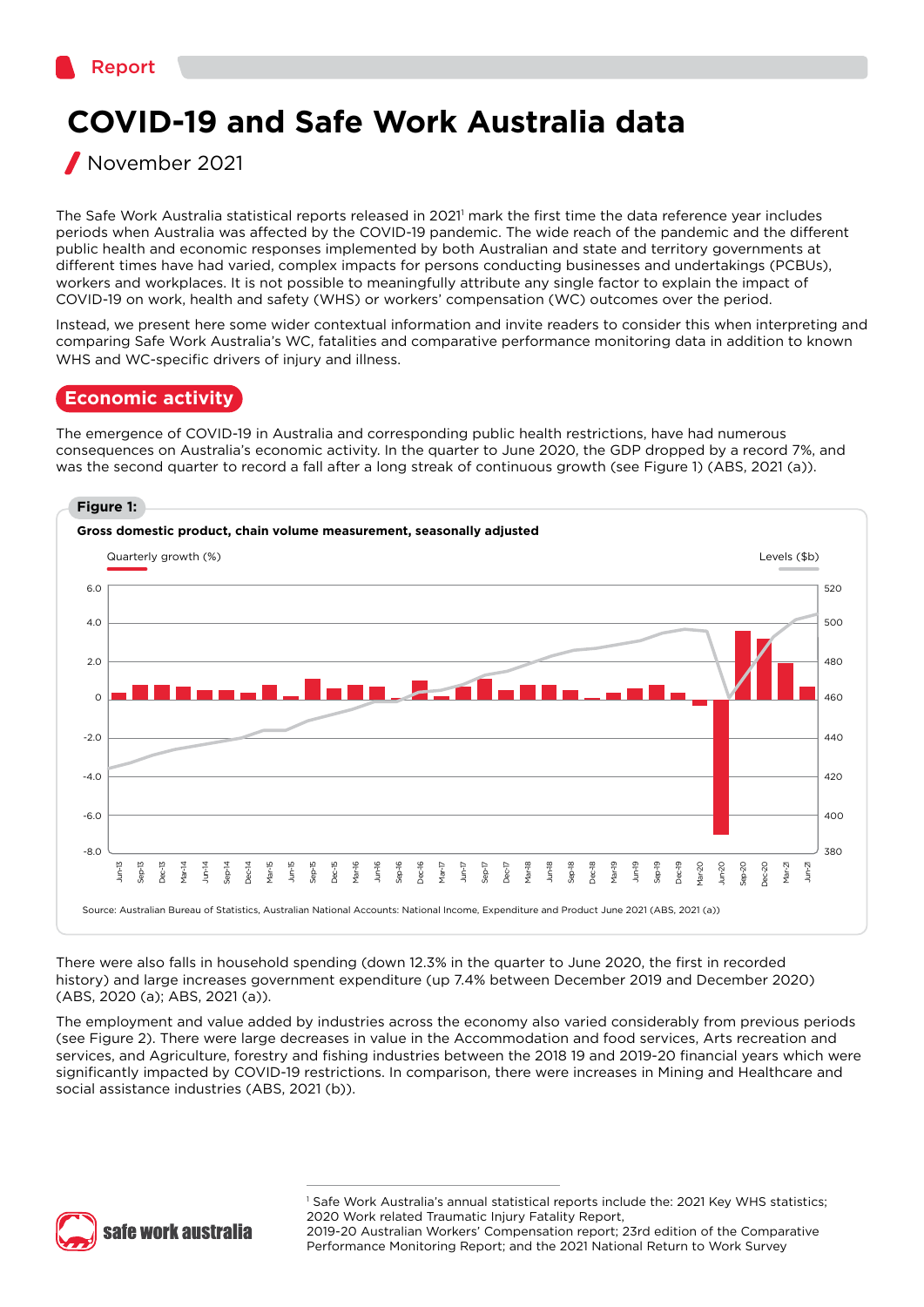/ November 2021

#### **Figure 2:**



#### **Labour Force**

On 30 March 2020, the Australian Government introduced the JobKeeper scheme which paid a wage subsidy to businesses impacted by COVID-19 to assist them to pay their employees regardless of whether the employees were able to work.

Individuals paid through the JobKeeper scheme were classified as employed in the Australian Bureau of Statistics' Labour Force Survey. This is relevant because this data is used to calculate injury and fatality rates in the Agency's annual statistical reports (ABS, 2020 (b)). Rates that are expressed on a per 100,000 worker basis are likely to underestimate the level of risk of injury or fatality to workers. This is because the number of individuals who received payments through the JobKeeper scheme may not have been working at the time. As the pandemic and the JobKeeper scheme affected industries differently, this may impact some industries more than others (see Figure 3).



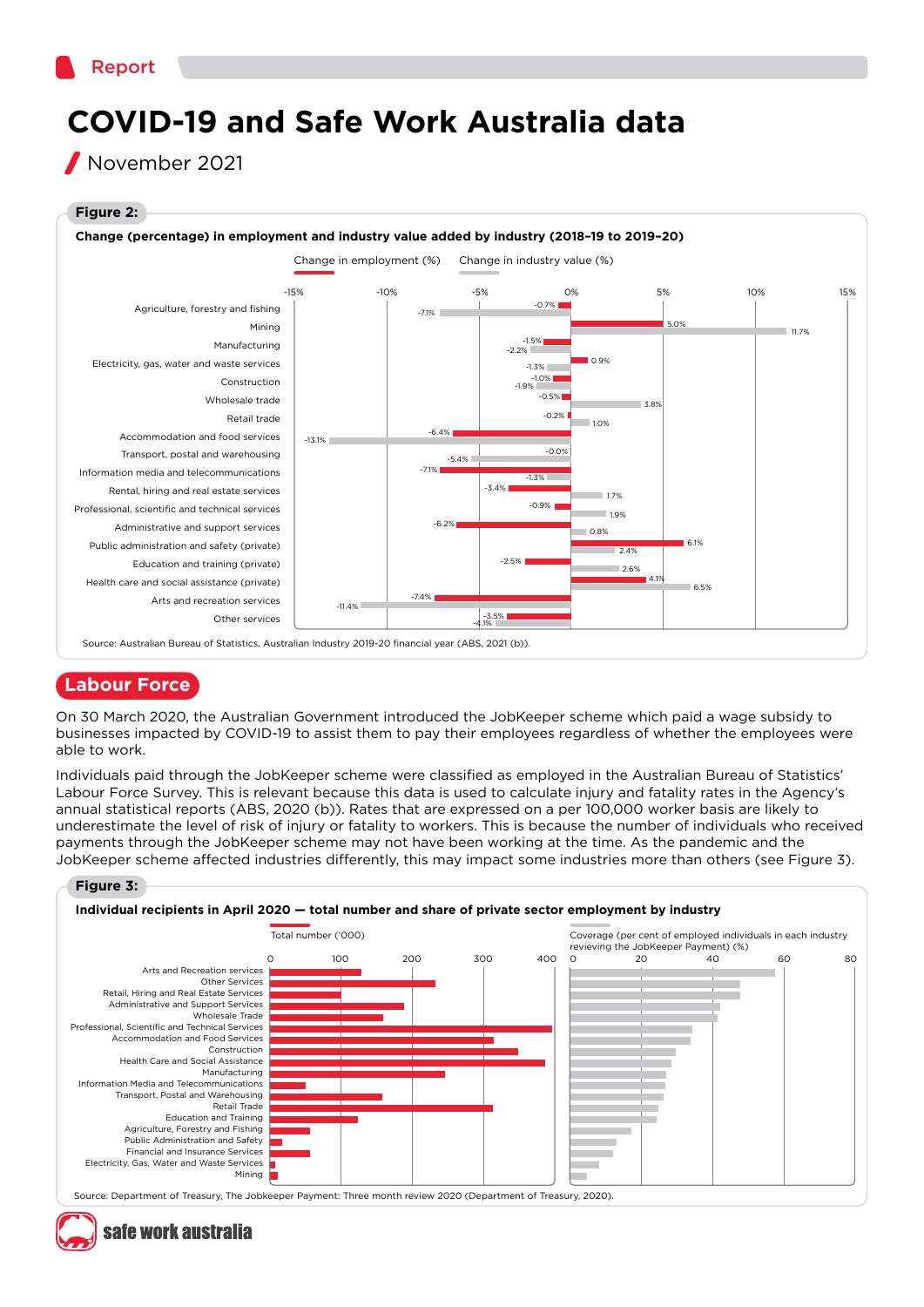/ November 2021

### **Traffic flow**

Overall, the number of kilometres travelled by vehicles in the 12 months to 30 June 2020 decreased compared to the 12 months to 30 June 2018 (ABS, 2020 (f)). This decrease was led by falls in travel by passenger vehicles, motorcycles and buses. However, travel distance for trucks increased over the same period. Increased demand for products (e.g. household essential goods) and for delivery services by consumers in response to COVID restrictions implemented are likely to have contributed to this increase.

#### **WHS Enforcement Activities and Legal Proceedings**

Restrictions on movement and the need to socially distance had impacts on WHS regulators and the courts during the COVID-19 pandemic.

For many jurisdictions, restrictions resulted in reduced industry activity and limited their capacity to undertake compliance and enforcement visits and activities (as they balanced the safety of their inspectors and workplaces). There was also an increasing focus on compliance with COVID-19 health advice and activities. Some jurisdictions adapted to the restrictions by conducting their enforcement activities in innovative ways (e.g. reactive desktop audits).

Courts across Australia also closed or reduced their operating hours in early 2020 to allow for the implementation of COVID safe practices to be introduced (e.g. video conferencing procedures).

#### **Workers' Compensation**

Information on COVID-19 workers compensation claims for the calendar year 2020 are contained in Safe Work Australia's COVID-19 workers' compensation claims report.

As restrictions ease, WC claims submitted from workers who have contracted COVID-19 are likely to rise across Australia. Claims may be submitted by workers who can either prove that COVID-19 was contracted in the course of work or who work in an occupational group deemed to have contracted COVID-19 in their workplace under presumptive clauses in their state's WC legislation (e.g. Western Australia).

### **Worker sentiment**

One in 4 employed Australians surveyed in 2020 thought it was probable that they would lose their jobs in the next 12 months (almost double what it had been since 2001) (Biddle, Edwards, Gray, & Sollis, 2020). Research shows that workers in less secure employment are less likely to access medical treatment or make a compensation claim following an injury (Quinlan, 2015). This bias has likely always existed within Safe Work Australia data but has likely increased as a result of COVID-19, given that permanent employment arrangements were impacted by shut downs, stand downs, reductions in hours and changes in working environment.

#### **Psychological health and wellbeing**

During the pandemic, a significant number of survey participants have reported a decline in overall mental health. Feelings of nervousness and restlessness in April 2020 were almost twice that found in 2017 18 (see Figure 4) (ABS, 2020 (e)). In particular, the population groups reporting higher levels of psychological stress were those that that were disproportionately affected by the pandemic (e.g. people without a job, women, young people, people residing in Victoria and people with a disability) (ABS, 2021 (c)).

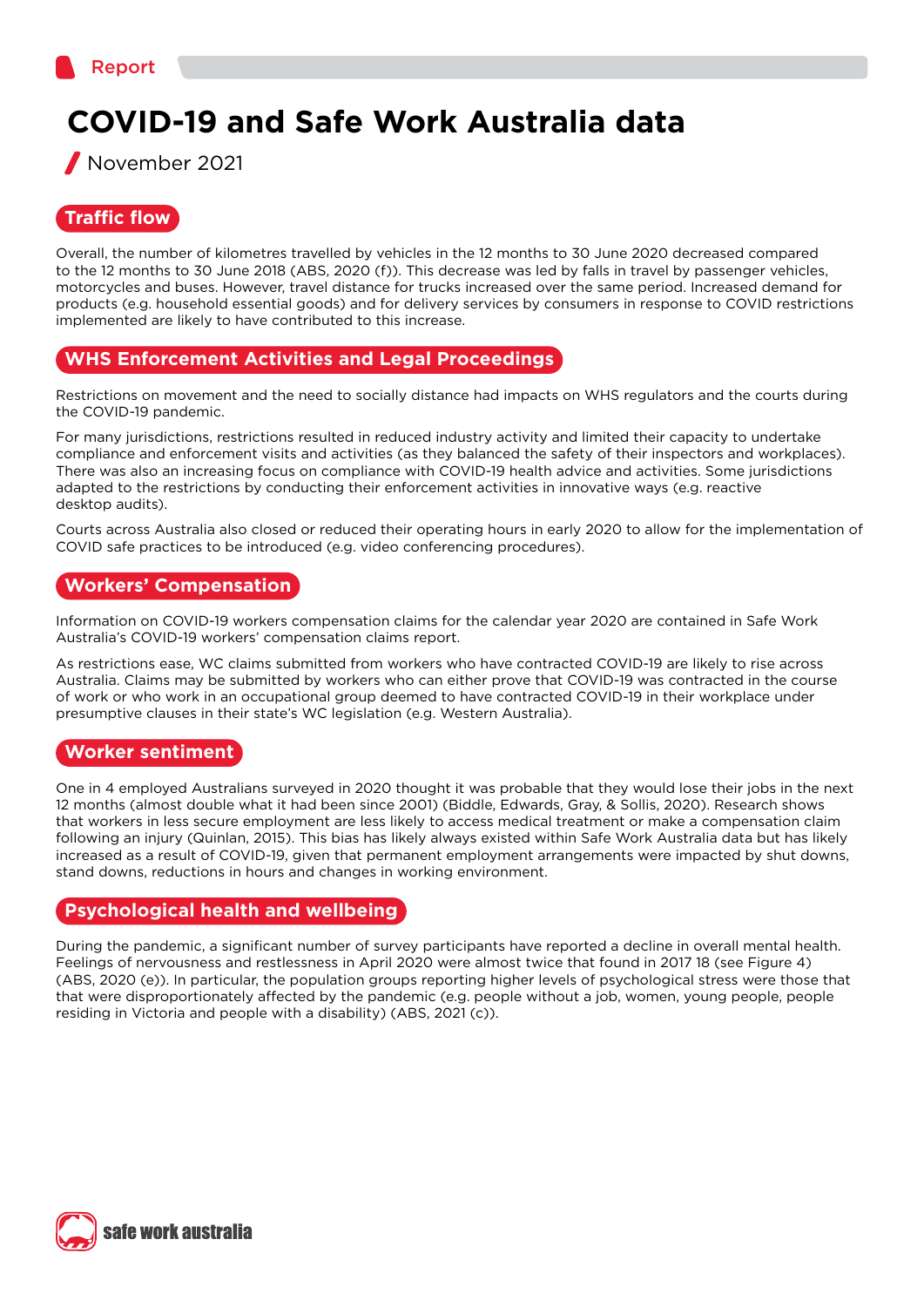/ November 2021

#### **Figure 4:**



**Persons aged 18 years and over, by selected feelings that impacted on emotional and mental wellbeing at least some of** 

Source: Australian Bureau of Statistics, ABS National Health Survey 2017-18 (ABS, 2018); Australian Bureau of Statistics, Household Impacts of COVID-19 Survey April 2020 (ABS, 2020 (c)); Australian Bureau of Statistics, Household Impacts of COVID-19 Survey June 2020 (ABS, 2020 (d)).

High levels of psychological distress substantially increased the demand for psychological services, with 15 million Medical Benefit Schedule subsidised services processed between March 2020 and April 2021 and an increase of between 18-30% for online telephone support lines (AIHW, 2021). Only 17% of respondents who reported feelings that impacted mental wellbeing (see figure 4) discussed them with a doctor or other health professional (ABS, 2020 (d)).

High levels of psychological distress in the population (driven by a wide spectrum of individual, household and societal factors) are likely to have impacted workplaces in a range of ways including worker absences due to poor mental health (whether work-related or not) and a knock-on heightening of workplace stressors and psychosocial risks (potentially for both for PCBUs and workers). Working from home by workers almost doubled during the pandemic (ABS, 2021 (d)). Almost half of parents who were working from home during COIVD-19 reported finding it difficult to combine work and care responsibilities, which may have contributed to high levels of psychological distress (AIFS, 2021).

#### **Return to work**

The impact of COVID-19 on access to medical services to treat a work-related injury or illness is also difficult to define. Access to non-urgent elective surgeries was cancelled for a period in 2020 due to COVID-19. Initial feedback from the current National Return to Work Survey is mixed, with some workers reporting work from home arrangements assisted them to return to work sooner, while others noted that workplaces in suspension made it easier for workers to concentrate on their recovery. More information is expected when the NRTW Survey reports are released in late 2021 and early 2022.

#### **Implications for Safe Work Australia data**

The impact of the pandemic on Australia's WHS is multi-faceted and complex in nature. Interpretation of Safe Work Australia annual statistics in isolation from the broader effects of the pandemic risks oversimplifying the work health and safety environment during this time. Broader context assists to demonstrate that individual workers, workplaces and industries had different experiences during the pandemic, particularly in the early months of the public health emergency, which this period of data covers. It also demonstrates that care must be taken in making comparisons to previous periods of data.